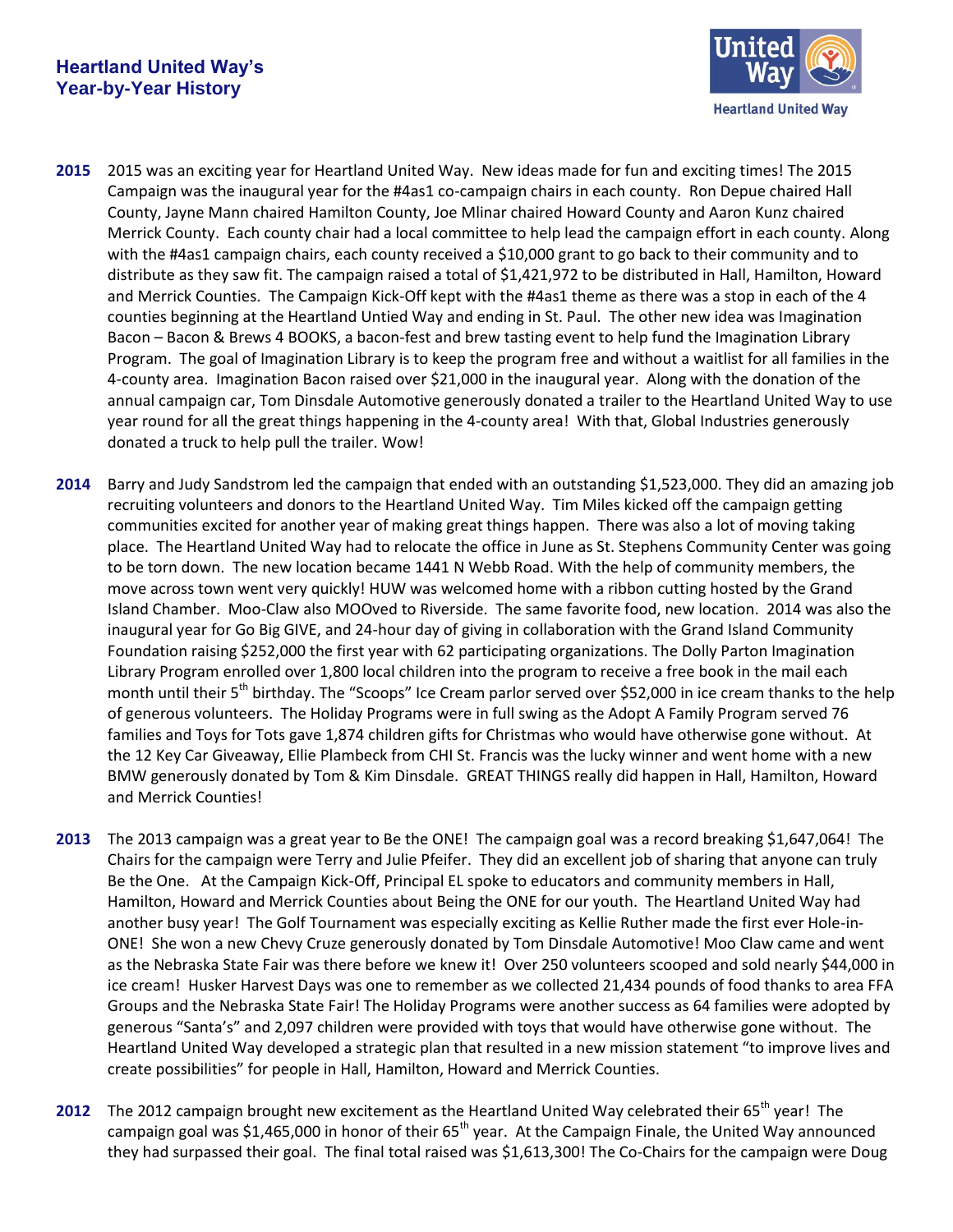

& Jill Fargo, and Jack & Kelly Henry. They did an excellent job of sharing the message that "Everyone has a Story". At the Campaign Kick-Off, Gloria Wolbach was honored for her Random Acts of Kindness (RAOK) throughout the years. The Heartland United Way did RAOK events, starting with Donuts on the Drive (6,500 donuts were distributed around the community and surrounding communities.) The Outreach Mission Project was new this year, and was a great success. Over 400 volunteers helped package Macaroni and Cheese meals to give to families in need. Each bag could feed a family of 4 to 6, with a two year shelf life. The goal was met, making 100,000 packages available for distribution at schools, food pantries and families in our four county area. As we continue to focus on impact work in the areas of Education, Income and Health, we certainly appreciate your support.

- **2011** The campaign goal was set at \$1,380,000 with Jim and Dee Price leading the campaign. Steve Gilliland kicked off the campaign with his message on Pride, Purpose and Passion. Over 90 volunteers helped with this year's campaign and what a difference it made. Our final 2011/2012 campaign total was \$1,590,383. We held our first annual virtual books drive. Volunteers read to kids in summer school and each kid received a free book. Picadilly Players chose the Heartland United Way as their partner for their summer play. We sold concessions and received a donation from ticket sales. We continue to work on Community Impact work in the community focusing on Education, Income and Health. The Friendship House was added as a partner agency.
- **2010** At our Pacesetter Kick-Off, with the help of our campaign chairs, Lisa and Jerry Huismann, we encouraged businesses to "build" a better workplace campaign and gave them some key "tools" to do just that. It was a great success and gave the campaign the momentum it needed to continue throughout the rest of the campaign season. Matt Davison spoke at our Campaign Kick-Off and encouraged people to get involved and volunteer. He talked about how one person can have a big impact and change someone's life. We held our second annual LIVE UNITED day and saw many activities ranging from car washes to popcorn for customers. It has become a fun day where good deeds and smiles are encouraged! Our campaign goal was set at \$1,275,000 and we surpassed that goal thanks to the efforts of many and the generosity of all. Our final campaign total was \$1,350,296. Fabulous! In addition to achieving our goal, another highlight was presenting the Mission of Mercy a \$25,000 check to help support their efforts of providing dental care for those that need it most. As we continue to focus on impact work in the areas of Education, Income and Health, we certainly appreciate your support.
- **2009** Our campaign kicked off with a very special guest. Chris Gardner, whose life story was made into the movie "The Pursuit of Happyness," spoke to over 2,000 people at our campaign kick-off. Amongst these guests included over 1,000 freshmen from area high schools. Chris' message about overcoming obstacles to achieve your dreams was a powerful message for all and a great way to start the campaign. In addition, we celebrated our first LIVE UNITED day. Volunteers went out into the community to make someone's day and share the LIVE UNITED message. This year we encouraged people not only to wear the shirt, but to LIVE it! It was a great success with a lot of smiles from everyone involved. John and Melissa Hoggatt led the campaign this year and set a goal of \$1,250,000. Although there were challenges the Heartland area was facing due to the same economic downturn that was seen around the United States, John and Melissa were certain that the community would come together for those in need. That is exactly what happened with a campaign total was \$1,333,447! A great success that couldn't be possible without the leadership from John and Melissa, the many campaign volunteers, loyal contributors, donor support and businesses that continue to embrace the Heartland United Way and the work we are doing. Thank you for another successful year!
- **2008** The Heartland United Way campaign, led by Dr. Steve Anderson and Charla Miller, had a record breaking campaign raising \$1,522,148.96 shattering the goal of \$1,234,567.89. The HUW introduced the Live United theme which encourages everyone to Give, Advocate and Volunteer in their communities. The United Way campaign focused on what it means to LIVE UNITED and shared our vision to create long-lasting changes that prevent problems from happening in the first place. Together, united, we can inspire hope and create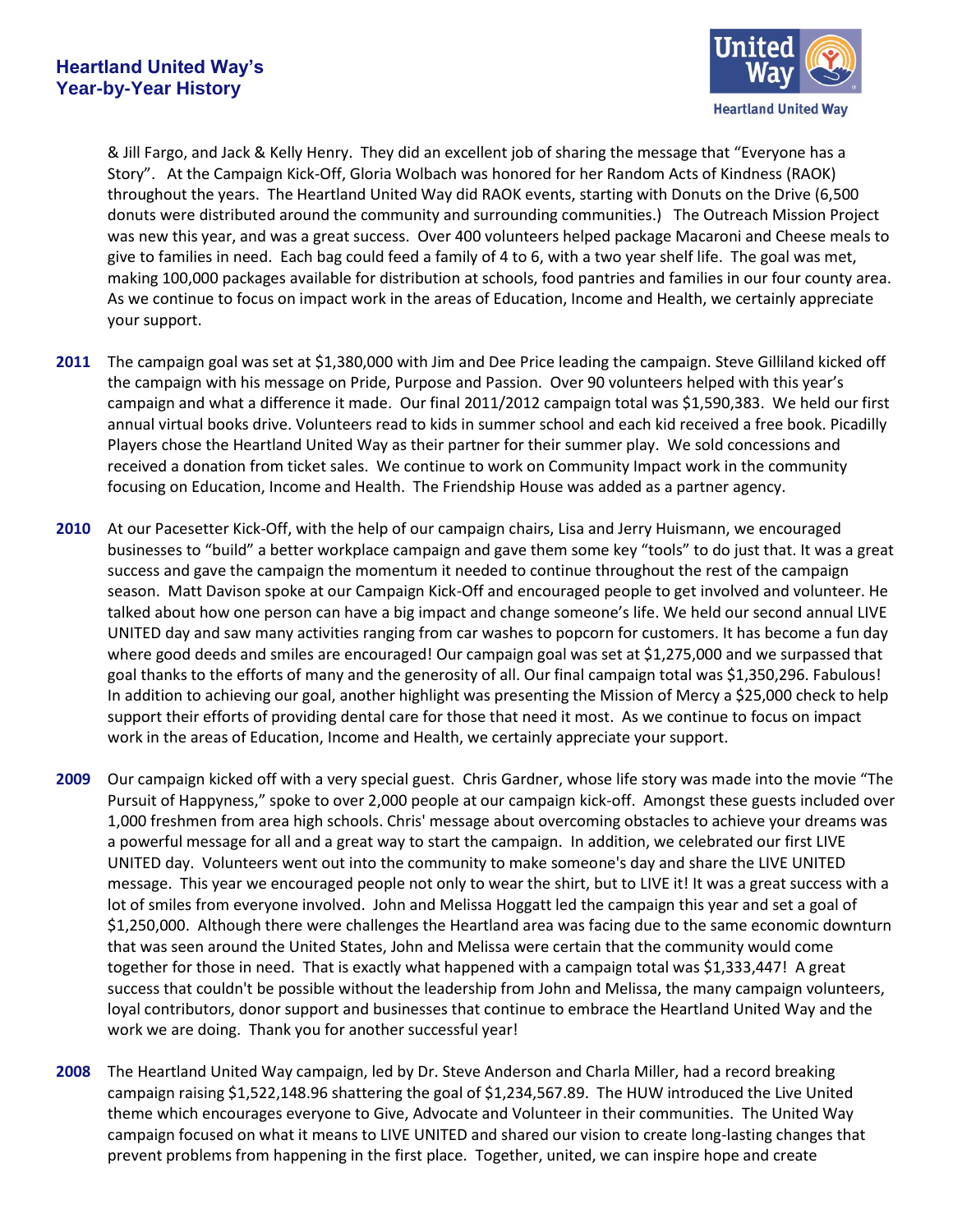

opportunities for a better tomorrow. That's what it means to LIVE UNITED. Many community members and volunteers purchased the white "Live United" t-shirt and joined the movement to show support and get the message out into the community. Thanks to Steve and Charla, the wonderful division volunteers, generous community members and businesses the Heartland United Way was able to exceed their goal even in the tough economic times we are and will face. Citizen Advocacy ended their time as a United Way Partner Agency. Two new Community Impact Projects were introduced. *GPS* – a program to provide direction to students at Grand Island Senior High was piloted and *Meth Rots* was shared with employees at different businesses to educate people on the dangers of meth.

- **2007** In 2007 the Heartland United Way celebrated 60 years of giving together. The United Way formally known as Community Chest came into existence in September 1947. While needs have changed in the past 60 years, the United Way has been a constant means of support to our communities citizens in time of need. Disconnected youth was a Community Impact area that was identified. The GPS program is designed to change the odds for adjudicated youth in our communities by investing in educational, health and social programs to equip them for success by breaking patterns of unproductive behavior and misconduct. Moo-Claw dinner and dance was held in the Heartland Event Center, serving over 800 hungry people. In celebration of the 60<sup>th</sup> anniversary the Heartland United Way hosted its first ever "Be a Hero today for the United Way" volunteer experience. In conjunction with the public campaign kick-off over 150 community volunteers went out across the area making over many of the United Way agencies. With a wide variety of needs from the agencies, volunteers painted sewed, poured concrete and generally worked on projects the United Way agencies were unable to complete themselves. It was a wonderful day of people working together. Chris and Mike Gloor were the United Way's super heroes in disguise as our 2007-2008 campaign chairs. With the slogan of "Do what U Can" Mike and Chris encouraged everyone in the area to step up and be a hero for their community. With record breaking campaigns at many of our Pacesetter Businesses the campaign raised another record breaking total of \$1,313,264.00!!
- **2006** The Heartland United Way welcomed the Multicultural Coalition as their 17<sup>th</sup> Partner Agency. During 2006 a new community impact initiative, BornLearning. BornLearning is a public engagement campaign that helps parents, grandparents and caregivers explore ways to turn everyday moments into fun learning opportunities. Moo-Claw, the Heartland United Way's summer fund raiser continued to grow with over 500 people feasting on fresh lobster and steak while heating up the dance floor to the tunes of Blackberry Winter. The 2006-2007 campaign was chaired by the dynamic couple Judy and Bruce Smith. The group of leaders the Smiths recruited along with the generosity of our area's businesses and individuals led to another record breaking campaign! With a goal of \$1, 060, 000, the campaign cabinet worked hard and lead the way to an unprecedented \$1,211,150.00, never has the United Way had such tremendous support!
- **2005** The Heartland United Way Campaign was successfully led by Matt and Kathy Shonsey to shatter the goal of \$1,055,000 by raising more than \$1,194,000! This campaign was again a record-breaking effort to reach this alltime high amount. The Heartland United Way conducted an organizational self-assessment and revised policies and procedures to meet the new United Way of America standards. A strategic plan was conducted as the United Way moved in the direction of Community Impact. The alignment of programs and services under "Children Matter, Families Matter and Communities Matter" focused our communication of outcomes in these areas. Community Impact efforts were also channeled to 2-1-1 ensuring an easier access to care for people in the Heartland Area. Identify local needs and plans to address these needs shifted our Community Impact efforts in two areas to Reduce Use and Developing Youth Minority Leadership. Central Nebraska Community Services joined as a new United Way Agency and Senior Citizen Industries no longer needed the UW support as the Veteran's Administration Contract was quite beneficial to them.
- **2004** It was another great year for the Heartland United Way. On July 1, the 211 Information and referral line went "live" in Hall, Howard, Hamilton & Merrick Counties. The United Way received grants from the Nebraska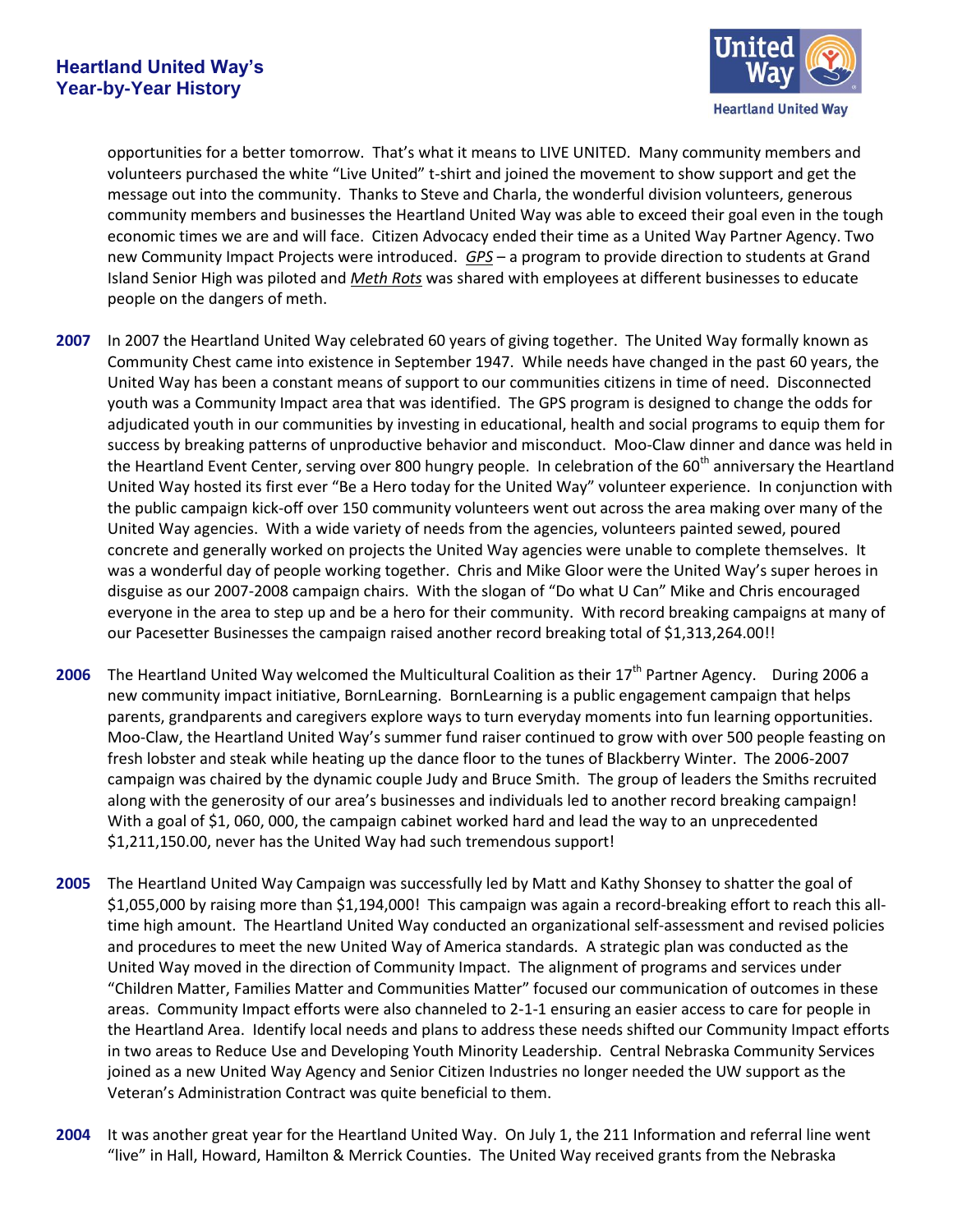

Children & Families Foundation, Hall County Community Team and the Central District Health Department to help implement this system. Agencies attended training sessions to help them enhance the development and measurement of outcomes. This information will be very useful for the agencies as they complete grant requests. Through the generous support of caring community members, 20 families received additional gifts this holiday and 110 nursing and veteran's home residents received Christmas presents. The United Way joined forces with the US Marine Corps and distributed toys to nearly 1,100 children. Bill and Sherry Marshall cochaired the campaign with Matt and Kristen Maser. They had a record-breaking campaign of \$1,080,000!

- **2003** Wow... what a year for the Heartland United Way! Ed and Meta Armstrong led the campaign to raise a **recordbreaking campaign** of \$1,040,372. The United Way also coordinated the Little Diana Task Force, which was formed in response to the tragic abuse death of a two-year-old little girl. The Heartland United Way has been working to implement a 2-1-1 system in the four counties. 2-1-1 is a telephone number that provides easy access to community resources and volunteer opportunities.
- **2002** The campaign once again faced many challenges due to the economy and other factors. The theme was "Choose to Care in the Heartland". The United way added the position of Public Relations Coordinator to enhance area community relations and area business relations. The campaign finished by raising 93% of the goal or \$933,679.
- **2001** The United Way campaign faced many challenges on a local level with the National Tragedy of September 11th and the outpouring of generosity for the communities. The theme was "Choose to Care in the Heartland" and thus it was with the caring people in the four counties the campaign finished strong raising \$950,155.
- **2000** The Heartland United Way office moved their office to the St Stephens Community Center at 410 West Second Street, Suite 1. New leadership for the Heartland United Way began in August. Campaign goal was \$1,002,001, raising \$960,100. This was a strong campaign considering loss due to bank mergers and corporate gifts.
- **1999** The campaign goal raised \$980,724. Mark and Pam Snow and Linda and Reg Gartner were the campaign cochairs. Sandra Livermon from Rock Mount, North Carolina was the kick-off speaker. Child Care Solutions was added as a new agency.
- **1998** Heartland United Way raised over one million dollars for the third straight year. Ryder Rosacker McCue & Huston sponsored a half-court basketball shot. Heartland United Way took a leadership role with the Community Partnership Project and partnered with local agencies to bring Dr. Lonise Bias to Grand Island.
- **1997** Heartland United Way raised over one million dollars again! Parrella Motors donated a two-year lease on a car to be given away. Central Nebraska Council on Alcoholism celebrated their 30th anniversary and the Crisis Center celebrated their 20th anniversary. Community Humanitarian Resource Center was added as a new agency.
- **1996** Our Heartland United Way celebrated 50 years of serving this area and raised one million dollars!!! Third City Community Clinic was added as a new agency. Citizen Advocacy celebrated its 20th anniversary.
- **1995** Heartland C.A.S.A., an agency advocating for children in foster care, joined Heartland United Way as an agency receiving funds. Over \$950,000 was raised, the organization began working on its strategic plan, and the Board was re-structured to eliminate possible conflicts of interest.
- **1994** The Heartland United Way went over goal, raising \$916,534.08.
- **1993** The United Way changed its name from Grand Island Area United Way to Heartland United Way. A second comprehensive needs assessment was conducted - to include the communities of Hall, Hamilton, Howard and Merrick counties. The Salvation Army left the United Way umbrella of agencies. The Campaign goal was set at a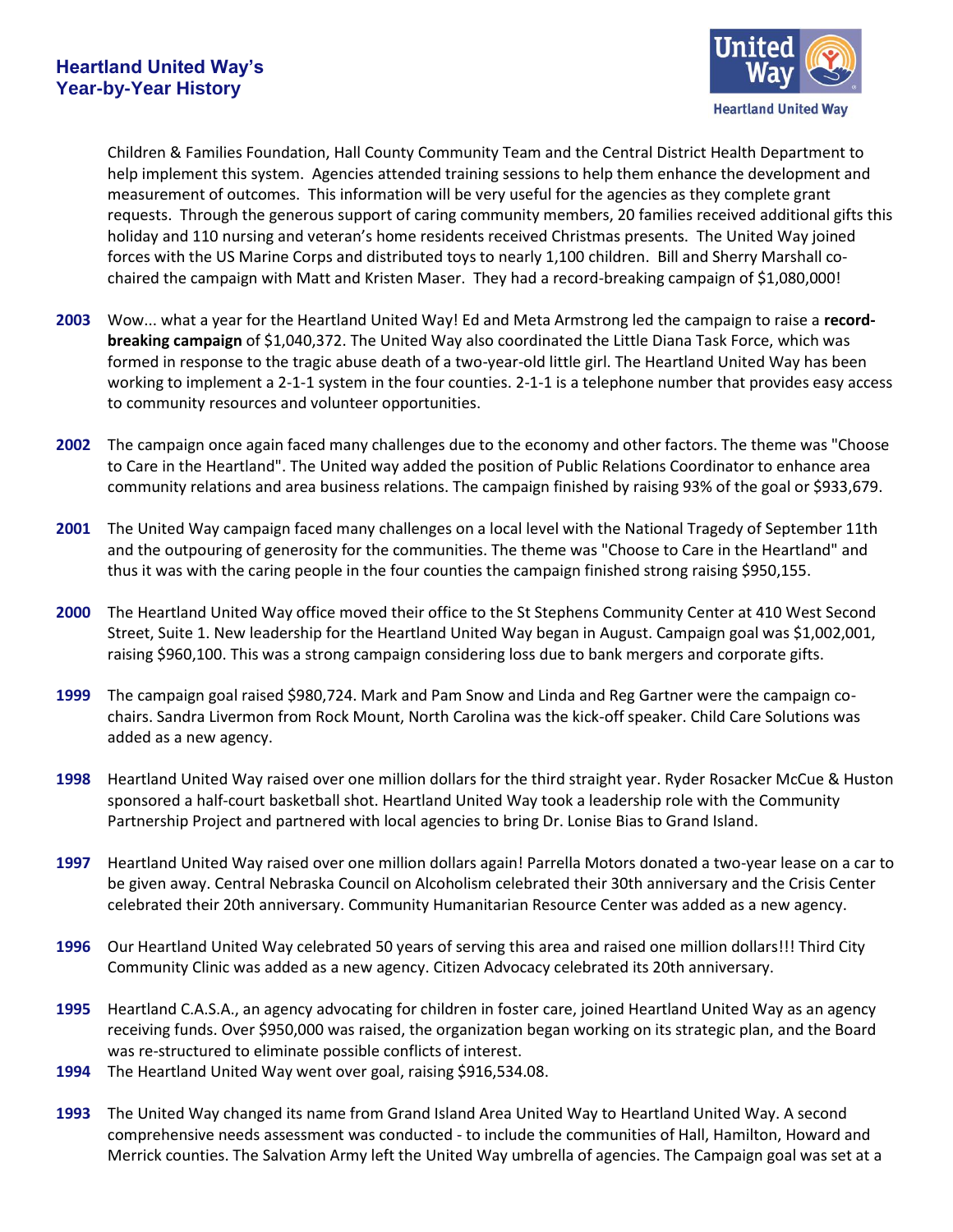

10% increase - and was attained. \$889,299 was raised!!!

- **1992** Family Violence Coalition was added to the list of excellent agencies. United Way of America restructured itself and there was a change in leadership here at the Grand Island Area United Way. The campaign focused on needs rather than specific dollar amounts and a team concept was introduced.
- **1991** The United Way adopted a new Donor Choice program. This program provides that when a donor designates an area of need or an agency to receive his/her gift, that's where it will go. The United Way Youth Board completed the first Youth Survey in the Grand Island area. The First Sand Volleyball Tournament was held. The campaign held this fall was the best ever with \$830,353 raised, an 8% increase over the previous year. Two full-time Loaned Executives were recruited.
- **1990** The first ever-contractual agreement was signed with CHAD (Combined Health Agencies Drive) including 13 health agencies in the Grand Island Area United Way caring. The first ever-comprehensive Needs Assessment was completed and Young Grand Island Cares was started. The campaign held this fall was the best ever with \$770,315 raised, a 30.54% increase over the previous year. The Grand Island Area United Way is now a Metro V.
- **1989** Senior Citizens Industries, Inc. and Adult Basic Education were added to the list of excellent agencies. Grand Island Area United Way opened the Volunteer Center for the recruitment and promotion of volunteerism for the Grand Island Area. The first full-time Loaned Executive was recruited.
- **1988** The campaign held this fall was the first time over one-half million dollars was raised in out state Nebraska. The Grand Island Area United Way went from a Metro VII to Metro VI classification with United Way of America. The Grand Island Area United Way held its first Celebrity Golf Classic and the Builders Club was founded.
- **1987** Grand Island Task Force on Domestic Violence & Sexual Assault changed their name to Crisis Center Inc.
- **1986** Third City Big Brothers merged with YWCA Big Sisters to create Big Brothers Big Sisters.
- **1985** Grand Island Task Force on Domestic Violence & Sexual Assault joined the Grand Island Area United Way campaign. The First Venture Fund Grants were awarded. Planned giving program was initiated.
- **1984** The Campaign held this fall was tremendously successful with \$408,990 raised, a 20% increase over the previous year. Head Start joined the Grand Island Area United Way campaign.
- **1983** Group officially changed the name to Grand Island Area United Way, Inc.
- **1982** Lutheran Family Services joined the Grand Island Area United Way campaign.
- **1980** The Campaign held this fall, even after the June 3 tornadoes, was tremendously successful, with \$290,000 raised, a 17% increase over the previous year.
- **1975** Group officially changed the name to Grand Island United Way, Inc.
- **1974** Citizen Advocacy joined the Grand Island Community Chest.
- **1971** Combined Federal Campaign joined the Grand Island Community Chest.
- **1969** Central Nebraska Council on Alcoholism and the Third City Big Brothers joined the Grand Island Community Chest.